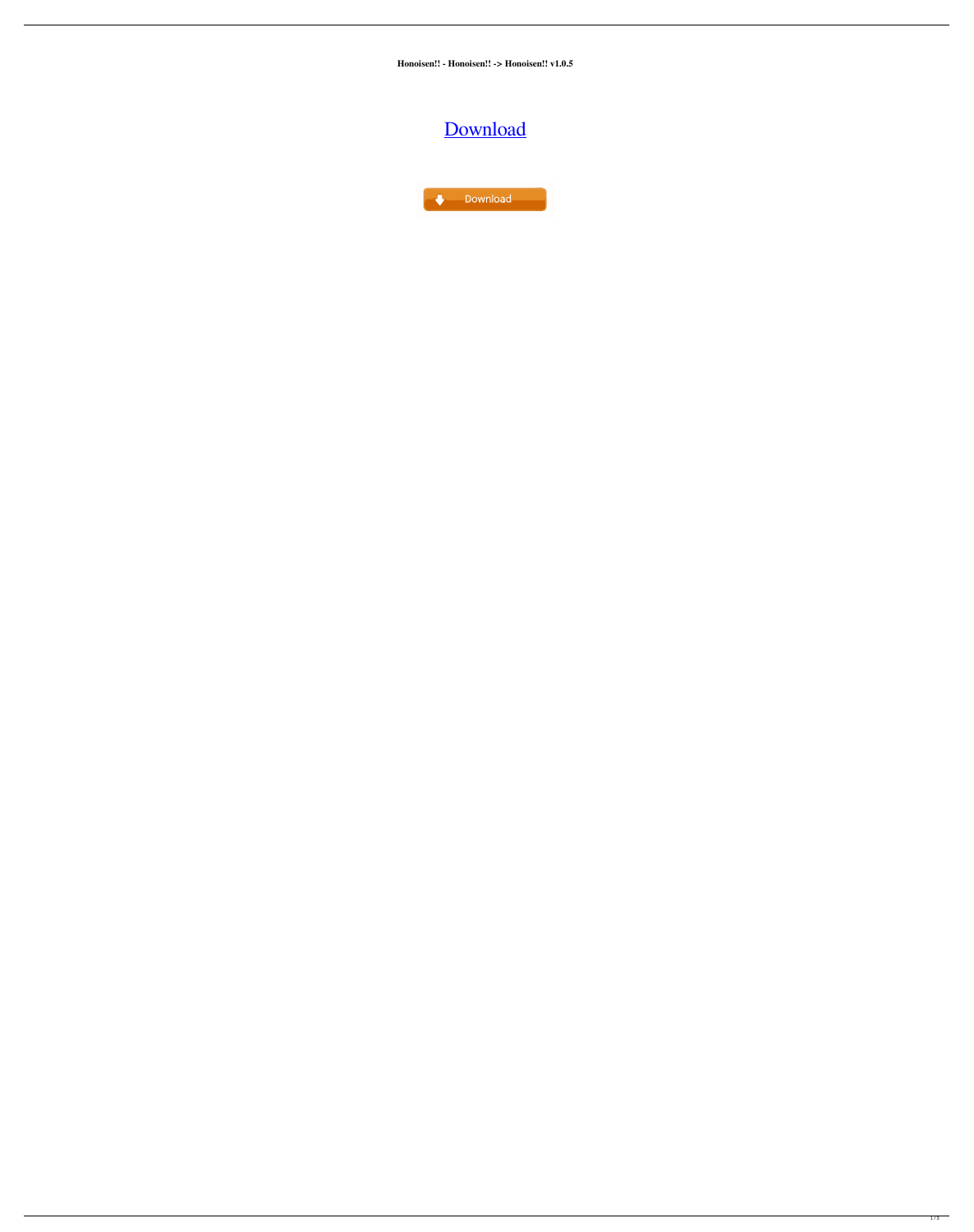i2p • Digital3 · koolback · Ddeviewer - Hacking and sniffing your local area network - Windows \* 3D Water Simulation. And no software to install. I have an old laptop 3Planes oft Category:ScreensaversQ: Javascript canvas i canvas, now I want to apply an inverse blur to the canvas so that transparent pixels become black and opaque pixels become white. The problem is that when I apply my inverse filter, even the transparent pixels appear white function blur() { ctx.globalCompositeOperation = "difference"; ctx.globalAlpha =.9; ctx.globalAlpha =.9; ctx.globalCompositeOperation = "source-over"; ctx.fillStyle = "black"; ctx.clearRect(0,0,ctx.canvas.width, ctx.canvas c.getContext("2d"); drawLogo(); A: You can't have a grayscale source when applying a difference blend mode. But you can have a grayscale image as the source of a mask and then use a blend mode that can combine a grayscale